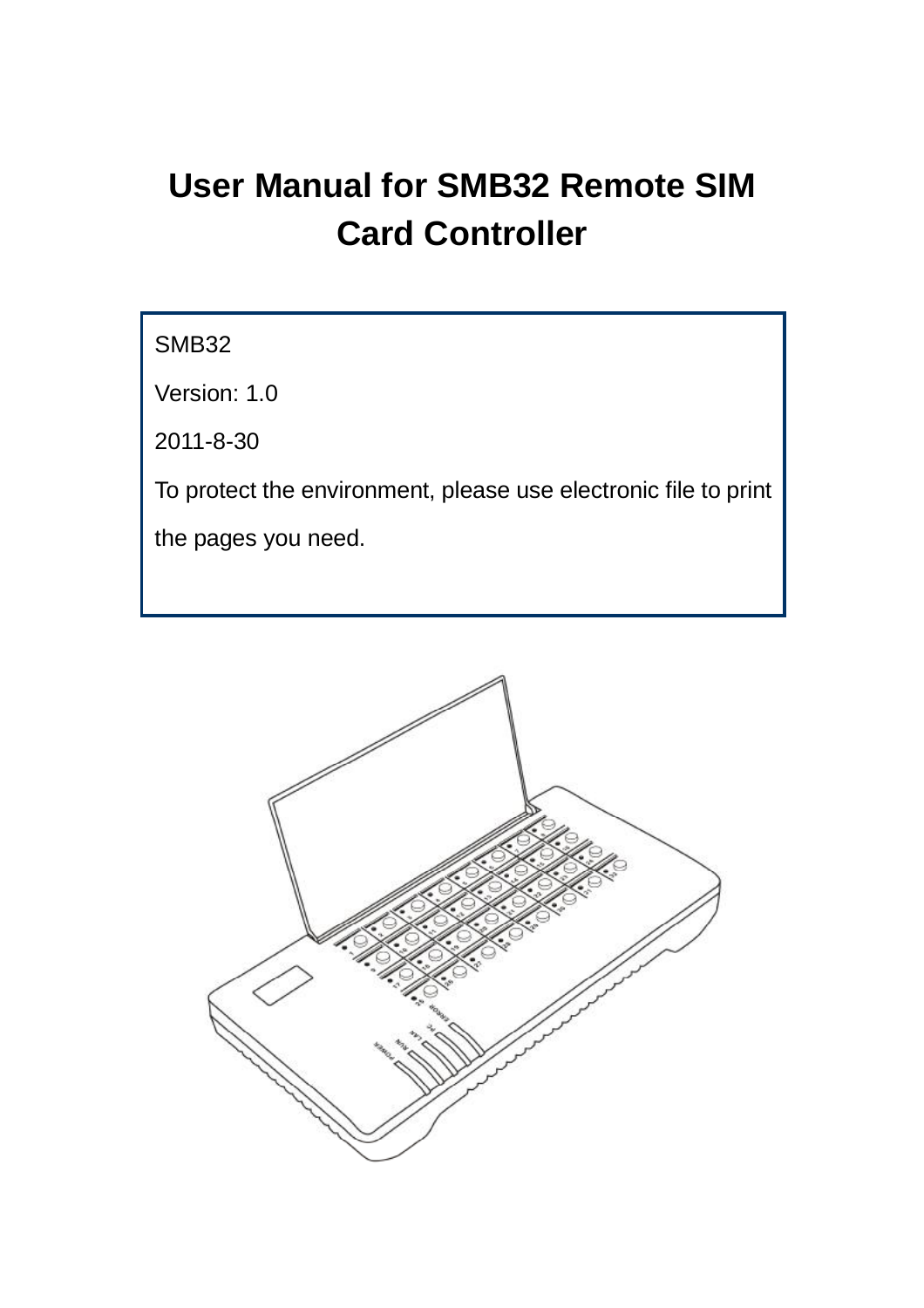# **Contents**

- **1. Important notice**
- **2. Unpacking list**
- **3. Basic function introduction**
- **4. Connection and installation**
- **5. Leave-factory configuration table**
- **6. Starting configuration**
- **7. Precautions**
- **8. Hardware and software characteristics**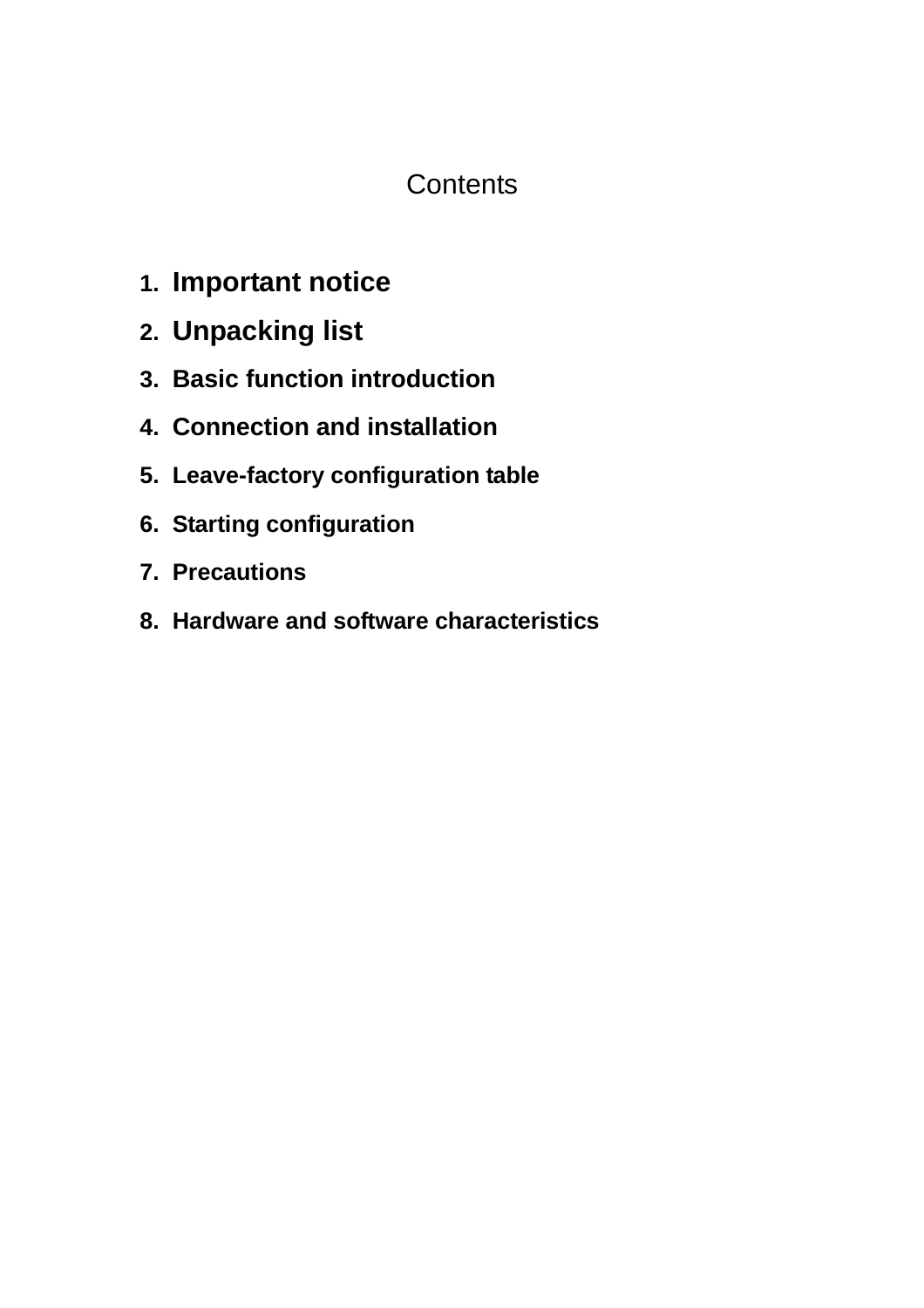# **1. Important notice**

- **1.** This product and its accessories have realized the separation of the SIM card and the SIM related device, which will make the physical address of the identity represented by the SIM unidentifiable. Please check carefully if the use of this product is permitted by the local laws.
- **2.** Because this product launches communication through network, it cannot be fully guaranteed that the identity information of the SIM can be completely transferred.
- **3.** This product involves dynamic DNS (domain name IP address resolution). This dynamic DNS service is now provided by Hong Kong HYBERTONE for free. If you want to use this function, please keep in mind that permanent fault-free operation of this function cannot be ensured. If you want to establish an IP address resolution server by yourself, please acquire the free DDNS resolution server software from your supplier.

**Your use of this series of products indicates that you have read, understood and accepted this important notice.**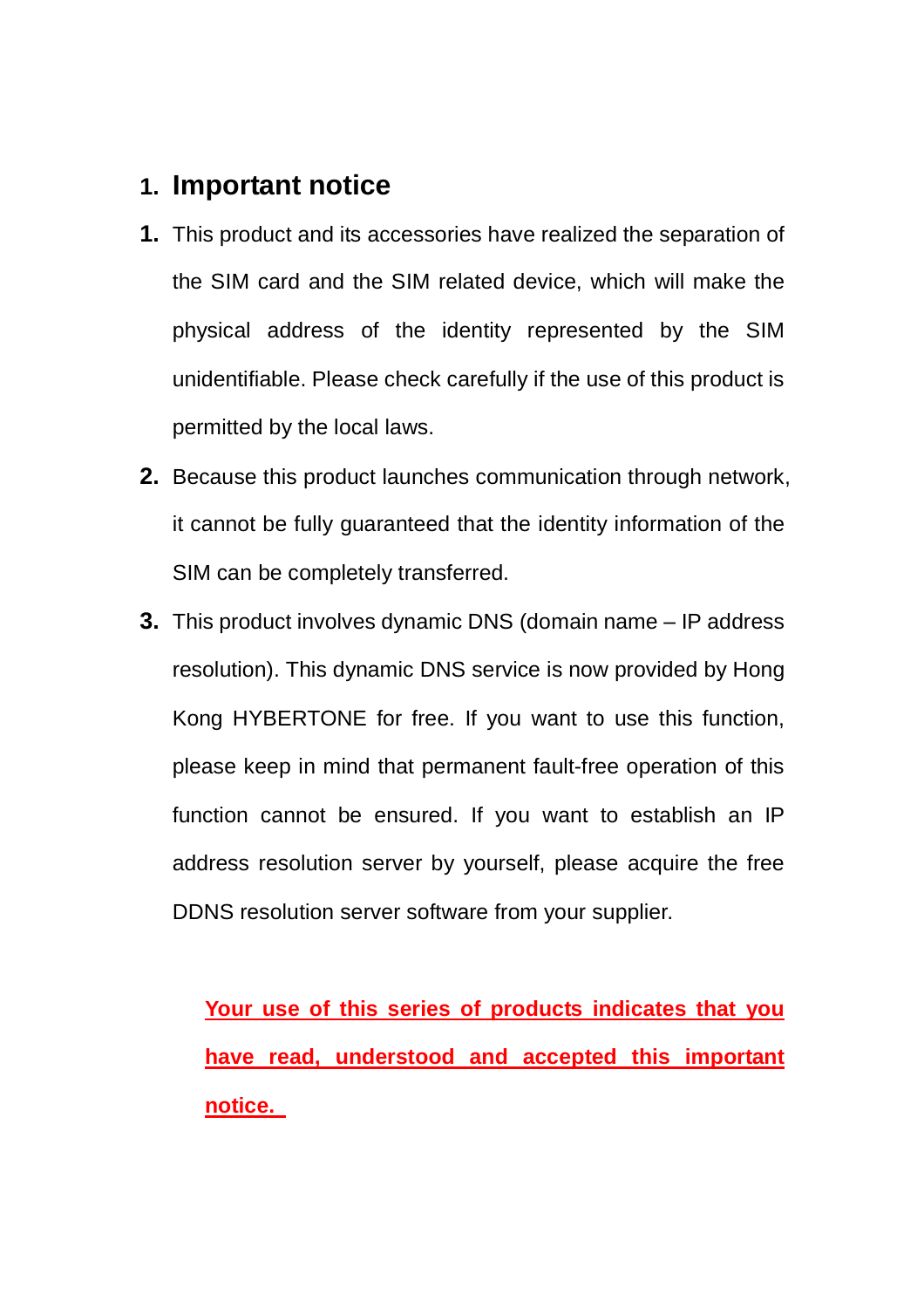# **2. Unpacking list**

Please check if the following products or accessories are available when you receive the shipment.



12V 2A transformer x1





CAT5 network cable  $\times 1$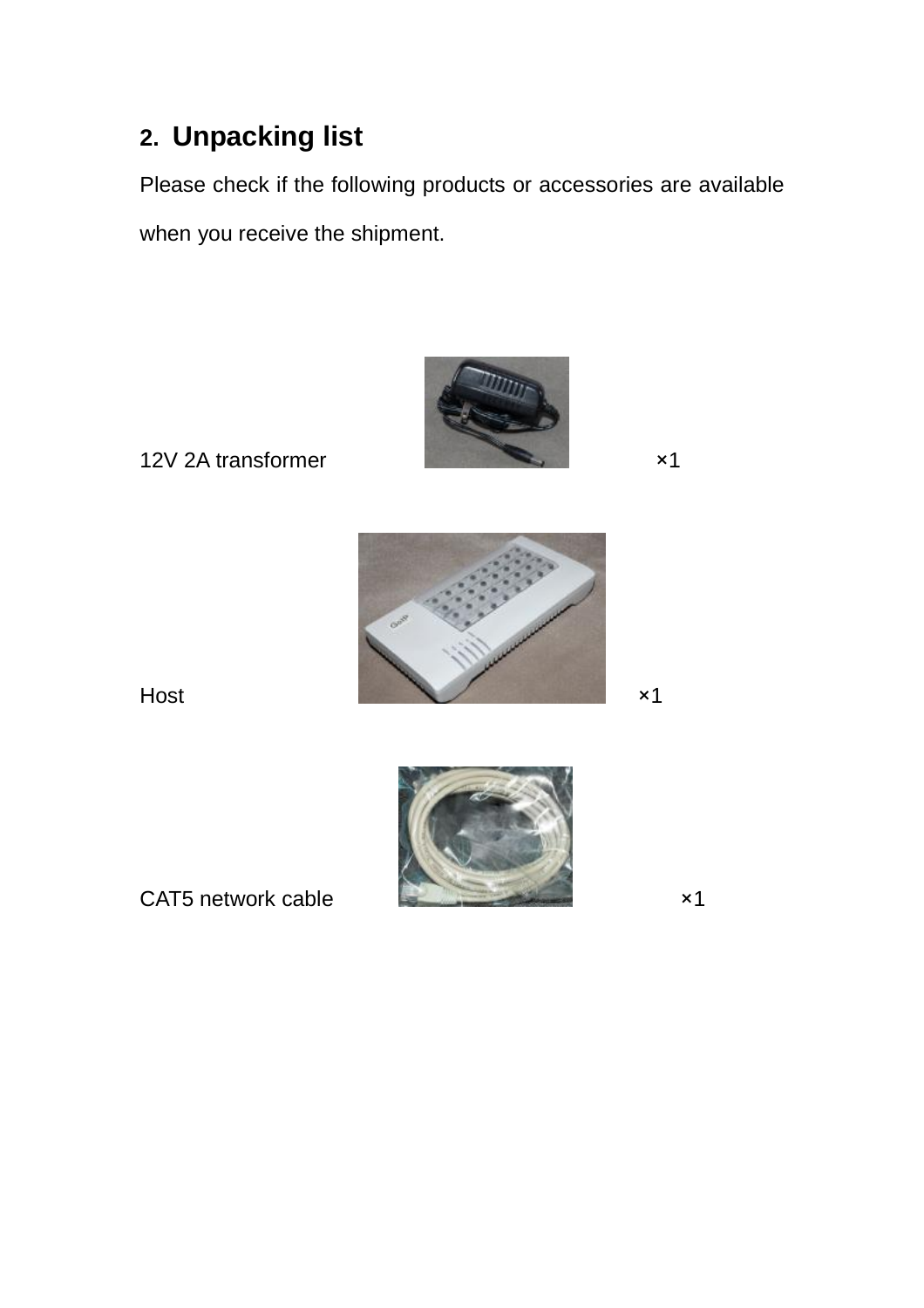#### **3. Basic function introduction**

SMB32 is an integrated controller for 32-way remote SIM card. It can convert the communication between the SIM card and the SIM connecting device to realize the remote separation of card and equipment.

SMB32 can control 32 SIM cards at the same time and offers such functions as hot plugging, quick online SIM exchange and timed exchange planning. The use of SMB32 and the corresponding device can realize the comprehensive management of the unattended devices and reduce the workload for SIM operation, such as SIM card replacement and account recharge.

In addition to the independent use, SMB32 can also be registered on the SIM Server of HYBERTONE to manage over 10000 SIM cards and the corresponding devices at the same time.

SMB32 can work normally in the harsh network environment with the average packet loss rate <5% and the maximum time delay of 300ms.

SMB32 supports the dynamic DNS service of HYBERTONE. Therefore, it can provide dynamic domain name resolution for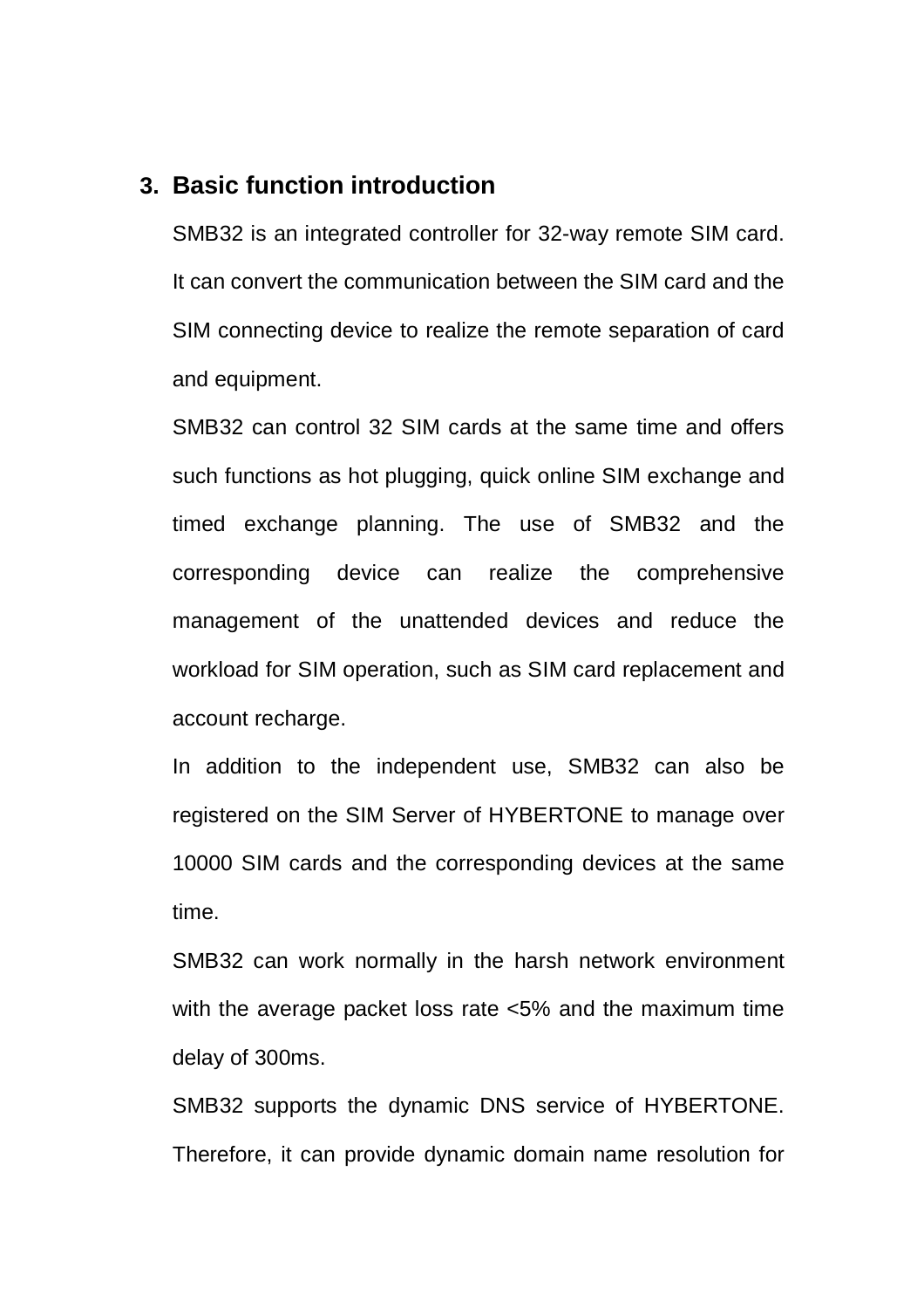the user with dynamic IP and reduce their expenses for leasing private line.

1. System architecture (independent SIM Bank)



As shown in the above figure, several GoIP devices (up to 32 ways) can be connected to the SMB32 through Internet. The SIM cards installed with the devices are all integrated to the SMB32 to be controlled and scheduled by the latter. (SIM Bank mode: server mode)

2. System architecture (through SIM Server)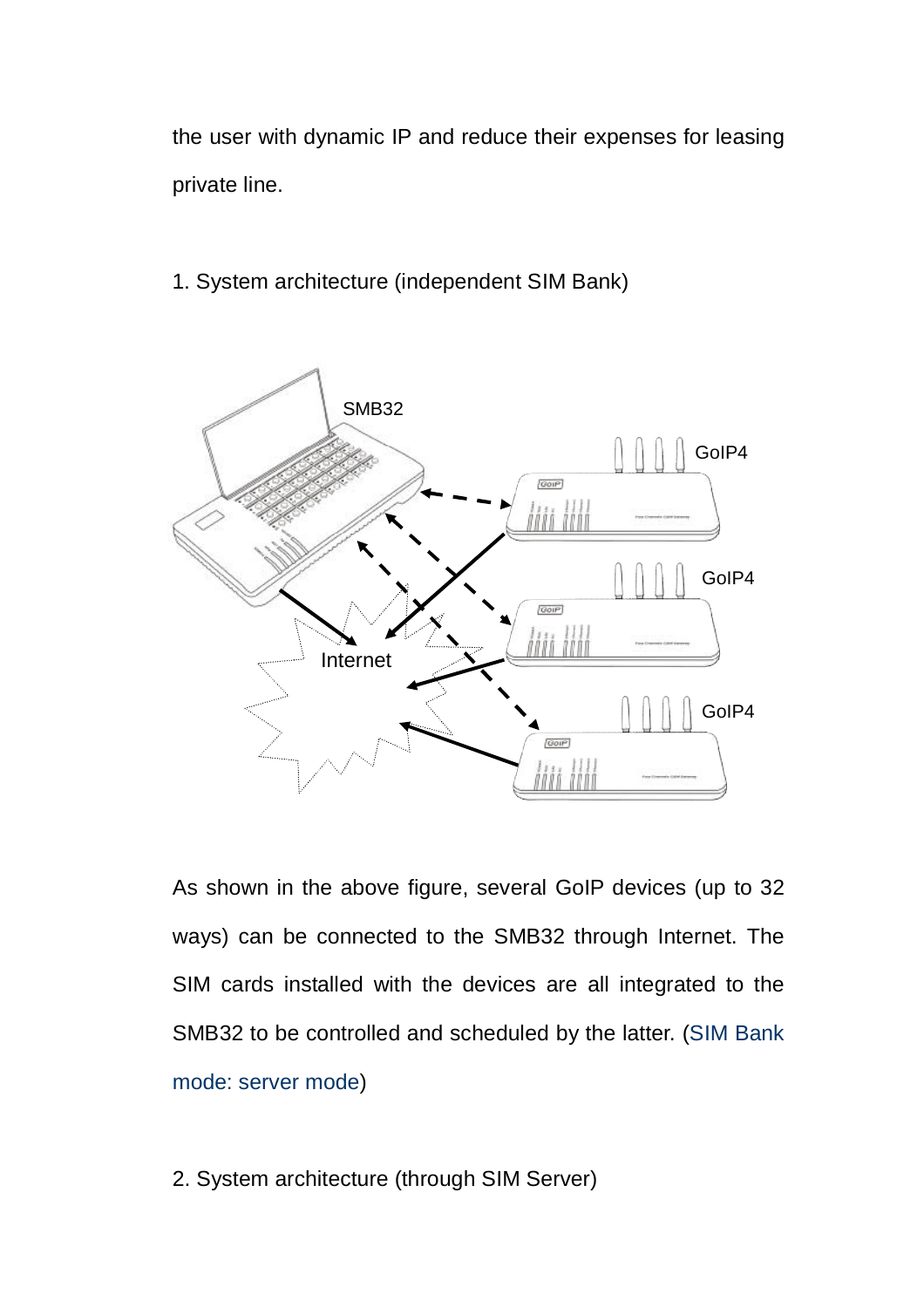

More than 10,000 SIM cards can be collectively scheduled and managed via the SIM Server. The planned tasks are allocated by the SIM Server (SIM Bank mode: client mode)

3. Exchange logic (independent SIM Bank)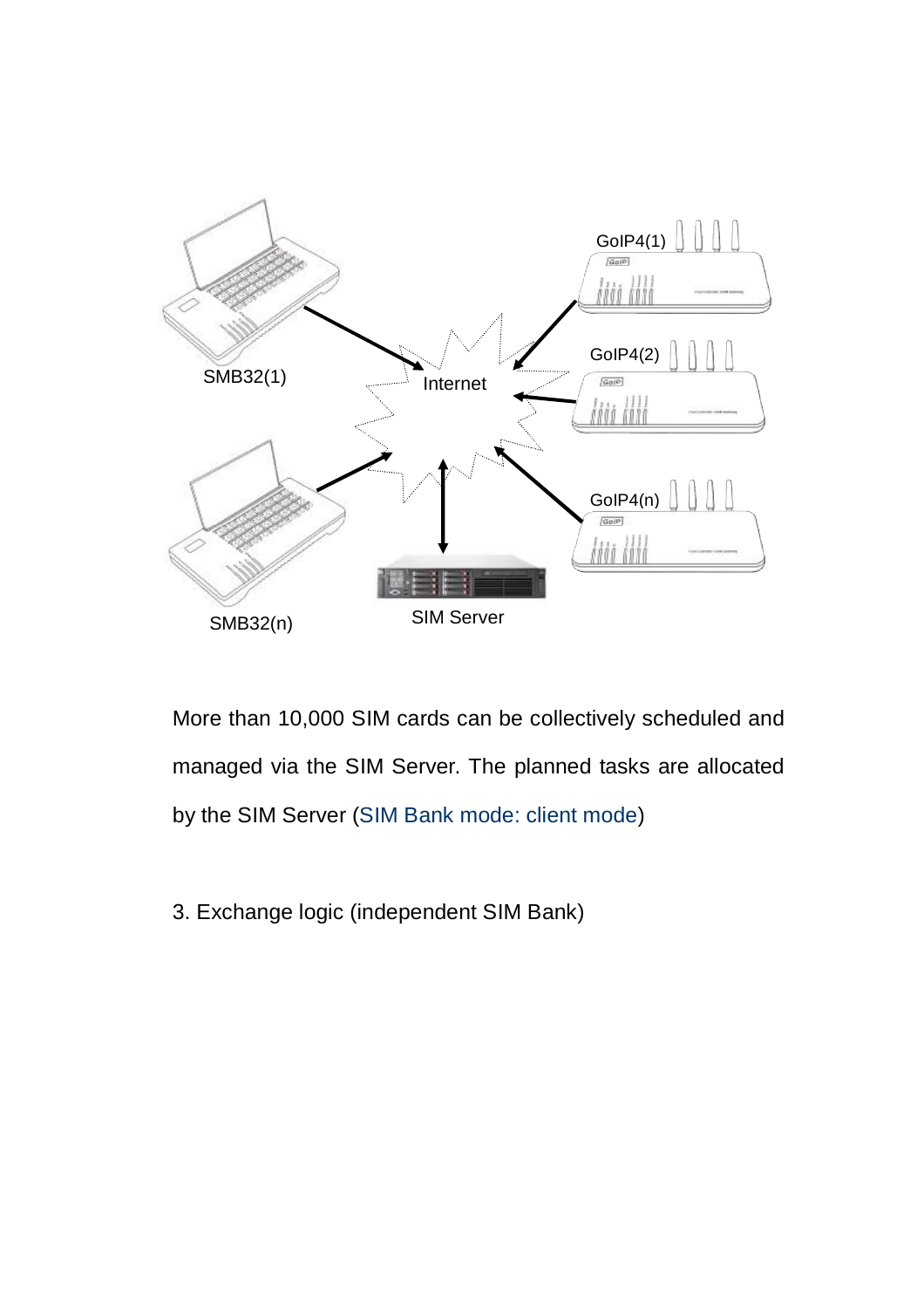

The card numbers of the remote-end devices corresponding to the cards on the "schedule mode  $=$  fixed mode" slots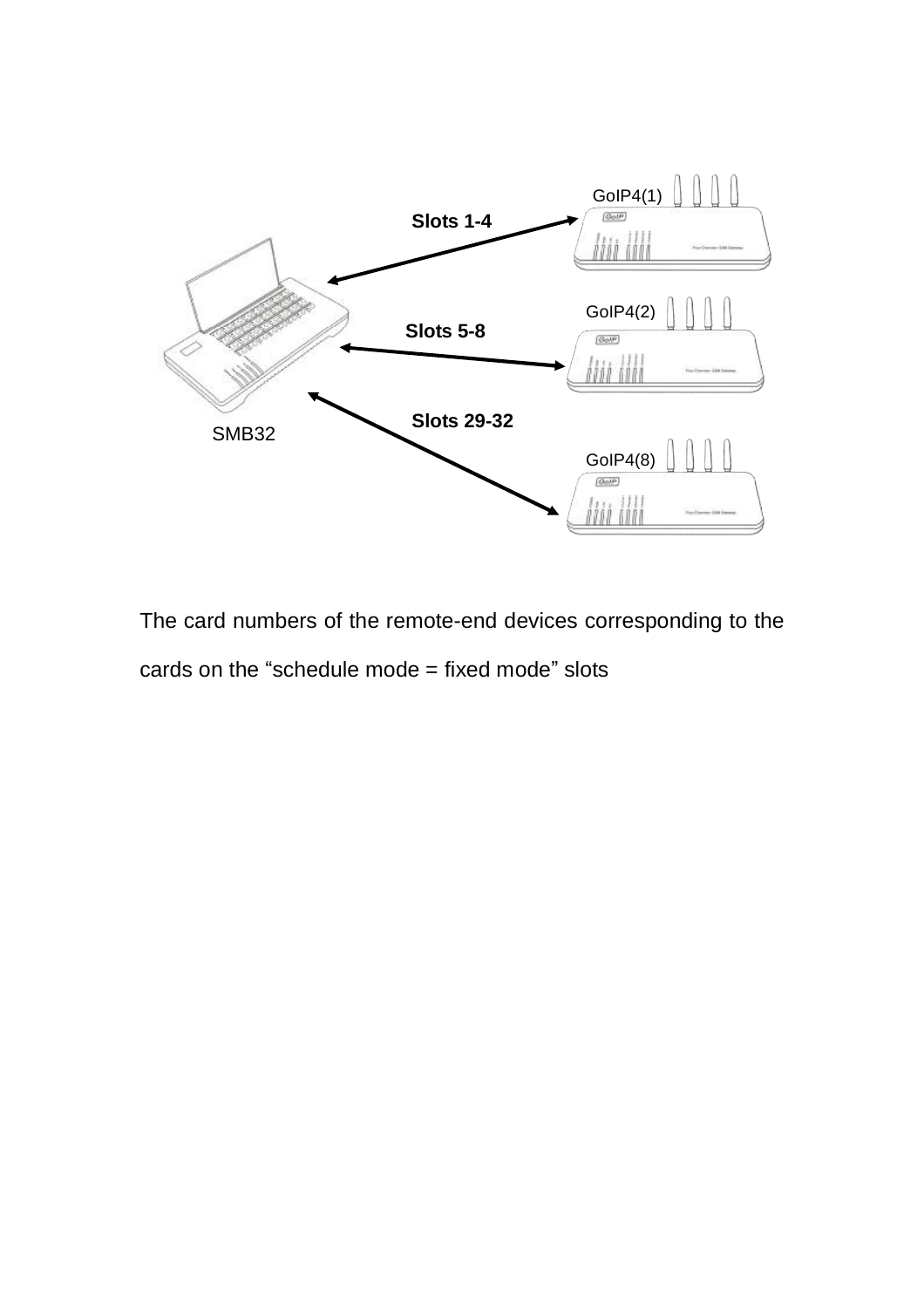

When schedule mode is used (schedule mode = schedule), devices of different zones will automatically exchange their SIM cards when it is time for schedule, so as to realize the automatic roaming of SIM cards. When this configuration is used, chaos mode is adopted for the relationship between the SIM cards and the remote-end devices.

## **4. Connection and installation**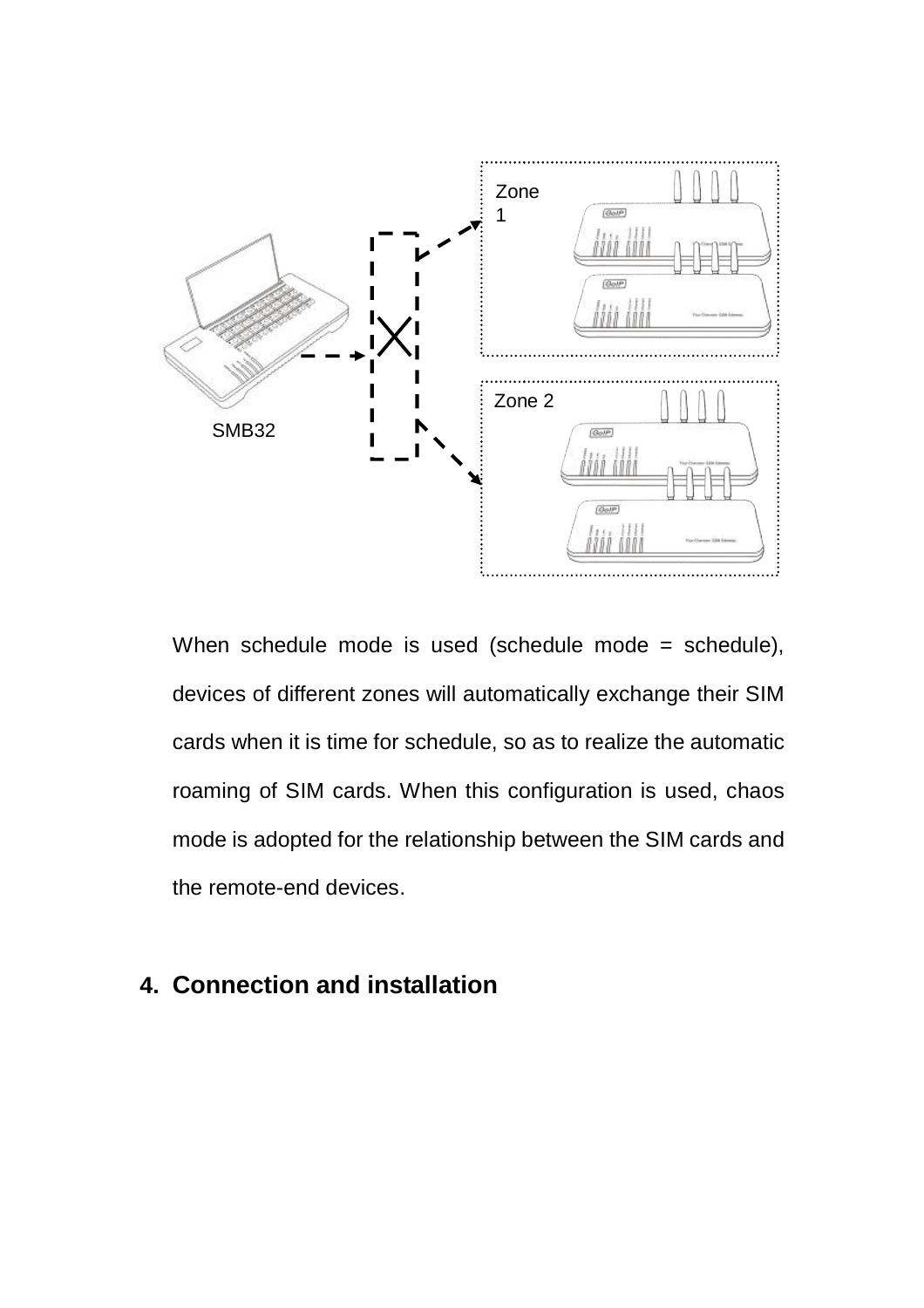

Connect the network cable linking the network to the LAN port, and the configuration PC or other shared PC in the network to the PC port. The LAN port can be connected to the ADSL Modem, Switch or Ethernet private lines. The SMB32 supports fixed IP and IP acquisition through DHCP and PPPoE.

LED:

|            | Function          | Description               |
|------------|-------------------|---------------------------|
| Power      | Power indicator   | It turns on when the      |
|            |                   | power is on               |
| <b>RUN</b> | <b>Run status</b> | When it flashes at 4      |
|            | indicator         | times per second, it      |
|            |                   | indicates that the device |
|            |                   | has not been connected.   |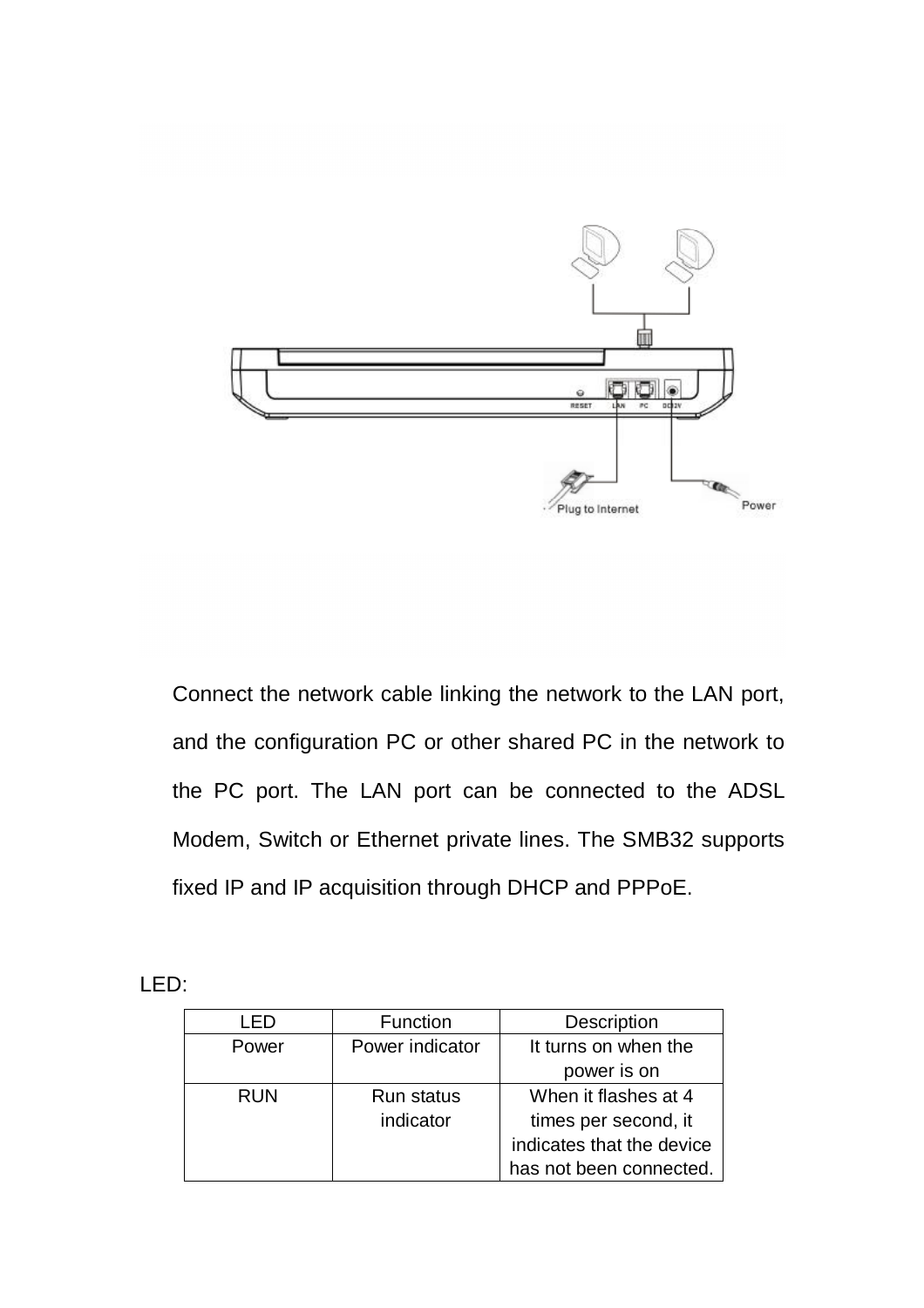|               |                         | When it flashes at twice    |
|---------------|-------------------------|-----------------------------|
|               |                         | per second, it indicates    |
|               |                         | normal operation.           |
| LAN           | LAN port status         | Network connection          |
|               |                         | status of LAN port          |
|               |                         | When it flashes, it         |
|               |                         | indicates there is data     |
|               |                         | transfer.                   |
| <b>PC</b>     | PC port status          | Network connection          |
|               |                         | status of PC port           |
|               |                         | When it flashes, it         |
|               |                         | indicates there is data     |
|               |                         | transfer.                   |
| <b>ERROR</b>  | <b>Error</b> indication | When it flashes, it         |
|               |                         | indicates device error.     |
| Card status   | SIM card                | When there is SIM card      |
| LED (32 LEDs) |                         | error, the red LED          |
|               |                         | flashes. When you press     |
|               |                         | the switch to replace the   |
|               |                         | SIM card, the red LED       |
|               |                         | will be on, indicating that |
|               |                         | the replacement can be      |
|               |                         | conducted. When you         |
|               |                         | press the button for        |
|               |                         | confirmation after          |
|               |                         | replacement, the red        |
|               |                         | LED will be off.            |

Reset button: The reset button is used to restart the system quickly.If you want to clear the system configuration, press and hold the Reset button for 15 seconds, and all the configurations will reset to the leave-factory settings.

| ltem            | Leave-factory<br>configuration | Configuration range |
|-----------------|--------------------------------|---------------------|
| Login user name | admin                          |                     |

## **5. Leave-factory configuration table**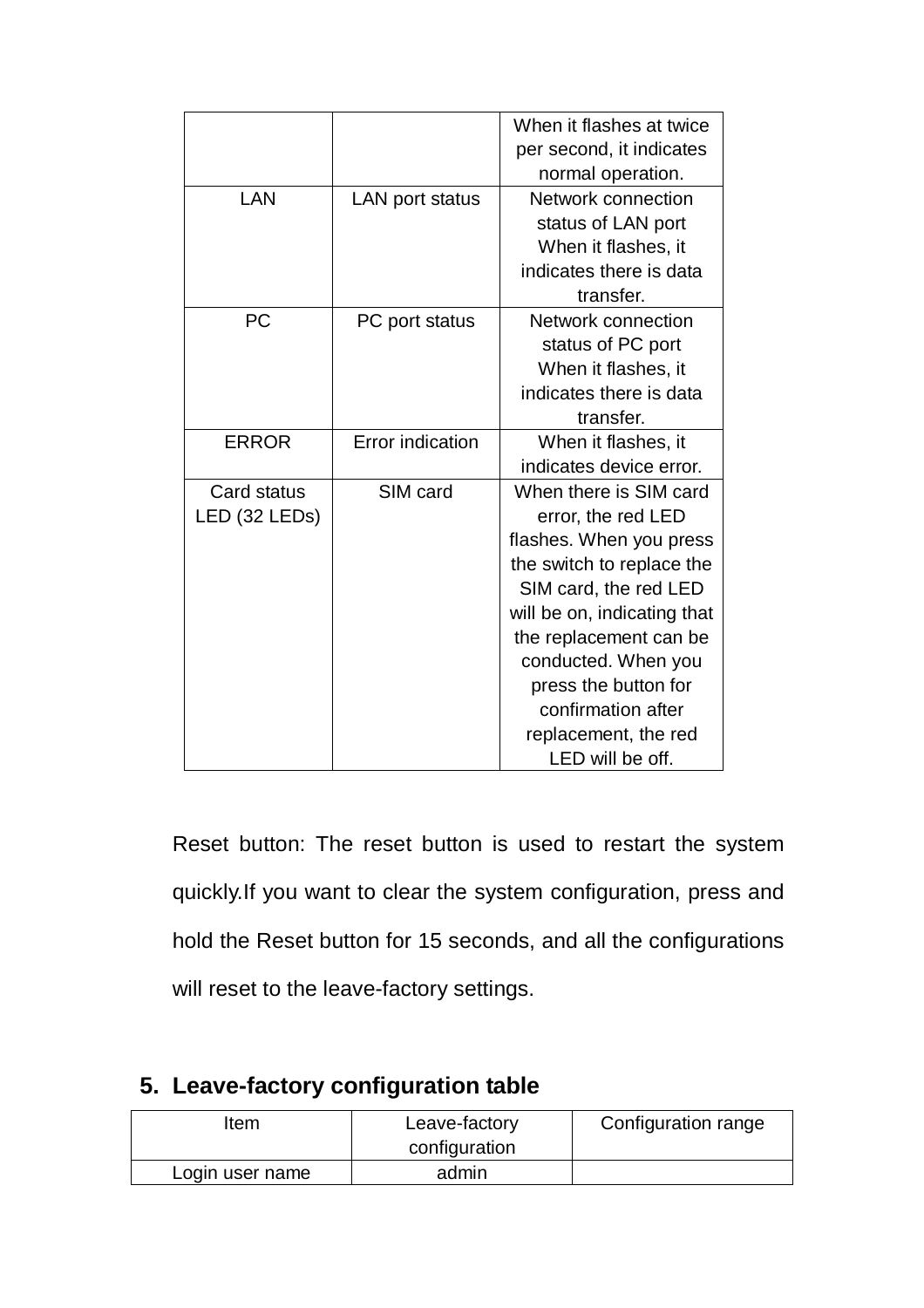| Login password     | admin       | You can change the<br>password by yourself (all |
|--------------------|-------------|-------------------------------------------------|
|                    |             | the characters and digits                       |
|                    |             | are permitted, no longer                        |
|                    |             | than 16 characters)                             |
| LAN port status    | <b>DHCP</b> |                                                 |
| PC port status     | 192.168.8.1 | Only the IP of C section                        |
|                    |             | can be configured                               |
| SIM Bank mode      | Local mode  |                                                 |
| Local port         | 56011       | Less than 65533                                 |
| Schedule mode      | schedule    |                                                 |
| Operation duration | 600 minutes | Less than 65533                                 |

### **6. Starting configuration**

1) Logging on SMB32

Method 1: Set the IP of the PC connecting to the PC port as 192.168.8.x (x=2-254). Type 192.168.8.1 into the browser

address card, and the following login box will appear.

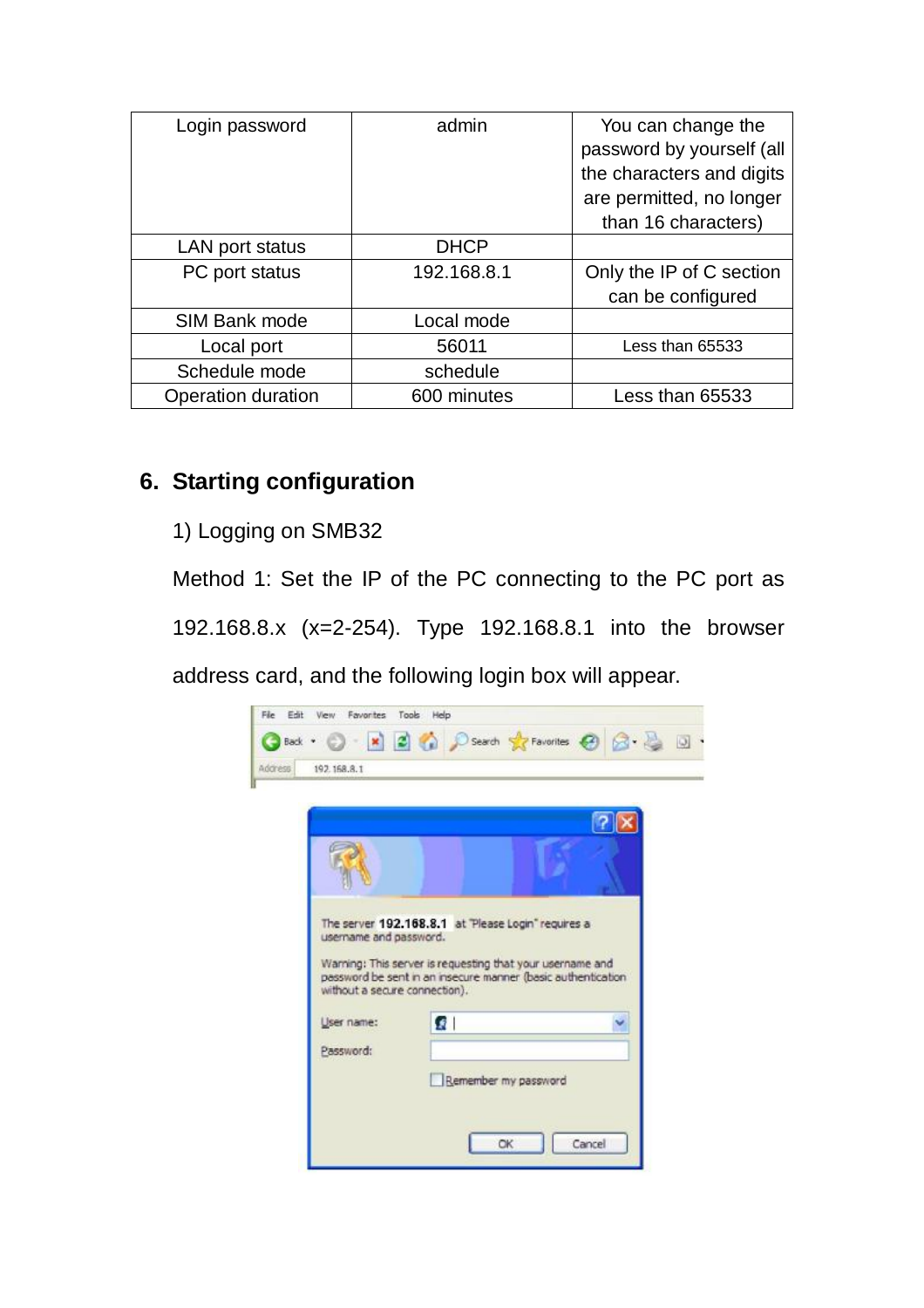Enter the user name and password to log on the configuration interface (the initial user name and password are both "admin"). \* If you change the setting, remember to press "save the change" to save the configuration.

2) Setting network:

Network setting is important for ensuring the normal and stable operation of SMB32. The best environment for network connection is the private line with static IP, second to which is the dynamic public IP (e.g., ADSL, broadcast and television network). The intranet IP under the shared router is relatively unstable. If the intranet shared line must be used, it is strongly recommended to set the router as DMZ to the IP used by SMB32.

You need to check and confirm the network status when setting the network. You are suggested to use the fixed IP.To select the fixed IP, select "fixed IP" from the LAN port drop-down menu of the network setting interface, and correctly fill in the network setting fields according to the IP, subnet mask, default routing (gateway) and DNS server provided by the network administrator,as shown in the following figure: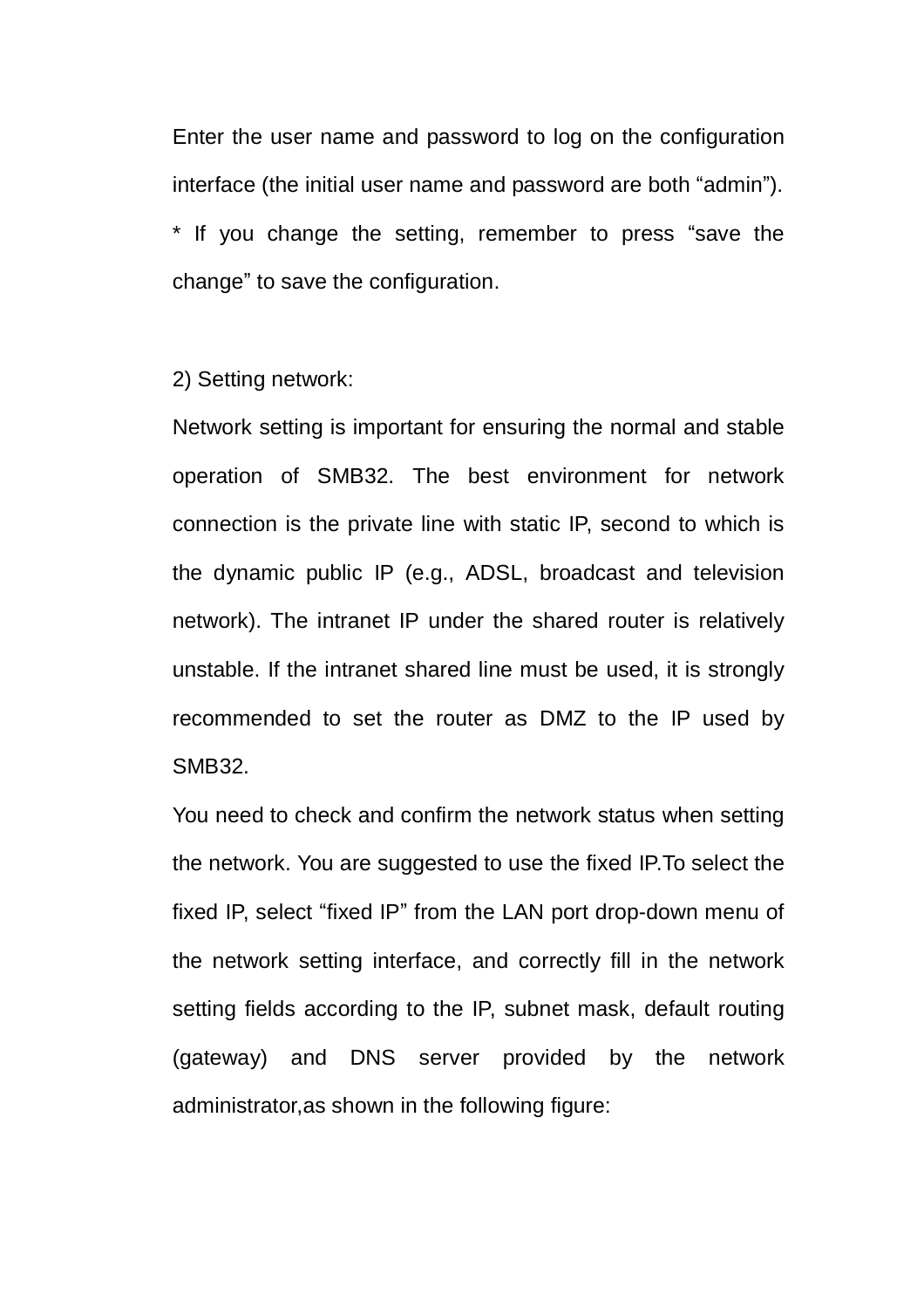| <b>Network Configuration</b>                           |                             |                    |                             |  |
|--------------------------------------------------------|-----------------------------|--------------------|-----------------------------|--|
| <b>LAN Port</b>                                        | Static IP<br>▼              | <b>DHCP Server</b> | $O$ Enable $\Omega$ Disable |  |
| <b>IP Address</b>                                      | 192.168.2.197               |                    |                             |  |
| <b>Subnet</b><br><b>Mask(optional)</b>                 | 255.255.255.0               |                    |                             |  |
| <b>Default Route</b>                                   | 192.168.2.3                 |                    |                             |  |
| <b>Primary DNS</b>                                     | 202.96.134.133              |                    |                             |  |
| <b>Secondary</b><br><b>DNS(optional)</b>               | 202.96.128.68               |                    |                             |  |
| 802.1q VLAN                                            | $O$ Enable $\Omega$ Disable |                    |                             |  |
|                                                        | Advanced≼<                  |                    |                             |  |
| Ethernet(MAC)<br><b>Address</b><br><b>IP Broadcast</b> |                             |                    |                             |  |
| <b>Address</b>                                         |                             |                    |                             |  |

When you use the lines in need of dial-up, such as ADSL, configure the LAN port as PPPoE, and then fill in the user name

and password correspondingly, as shown in the following figure:

| <b>Network Configuration</b> |                    |                    |                    |  |
|------------------------------|--------------------|--------------------|--------------------|--|
| <b>LAN Port</b>              | PPPoE              | <b>DHCP Server</b> | ○ Enable © Disable |  |
| <b>User Name</b>             | test@163.gd        |                    |                    |  |
| <b>Password</b>              | ------             |                    |                    |  |
| 802.1q VLAN                  | C Enable C Disable |                    |                    |  |
|                              | Advanced>>         |                    |                    |  |

#### 3) Setting DDNS:

When the dynamic IP is used and the exchange is conducted independent of the server, you can use the DDNS service. The DDNS service is the dynamic IP address resolution service provided by HYBERTONE for free. When this function is used, any SMB32 device can use the IMEI number as the domain name and acquire the callee's IP through the DNNS server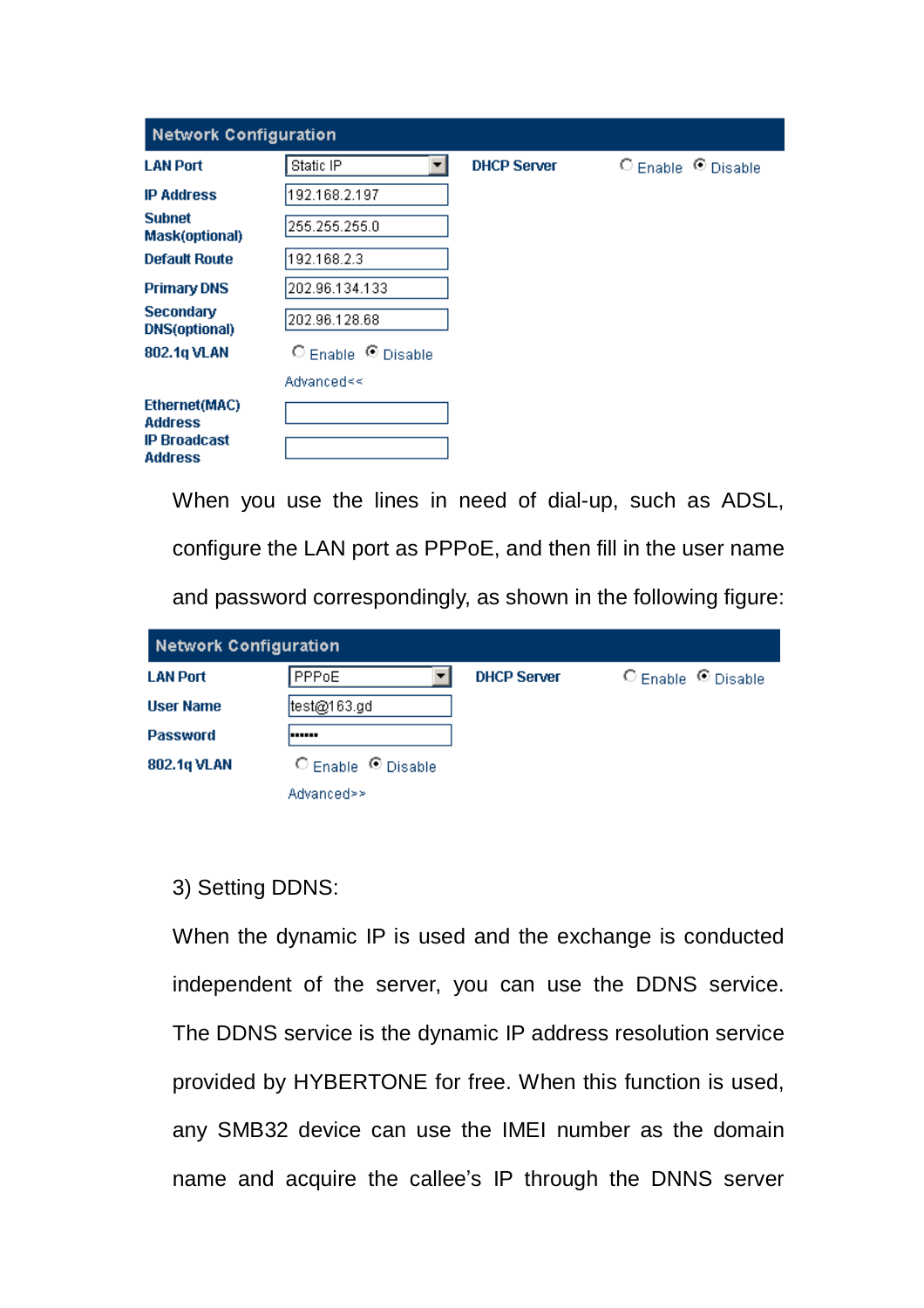(both parties use DDNS). The setting method is as shown in the following figure. First, select the DDNS, and then fill in the relevant fields according to the address of the current service provider: DDNS server address: voipddns.com, port: 39980, update time: 120 (second), and the IMEI number of the device (refer to the SN on the barcode strip at the bottom of the device).

When DDNS is used, the connected address will be [www.IMEInumber.com](http://www.IMEInumber.com).

| <b>DDNS</b>            | C Enable C Disable |
|------------------------|--------------------|
| <b>DDNS Address</b>    | voipddns.net       |
| <b>DDNS Port</b>       | 39800              |
| <b>Update Interval</b> | 120                |

4) Setting operation mode:

SMB32 has two operation modes: server mode and client mode. Under server mode, the SMB32 works as the server of the remote-end device, which logs on the SMB32 to realize the SIM connection. Under client mode, the SMB32 logs on the SIM server, and all the SIM connections are scheduled and managed by the server.

Server mode: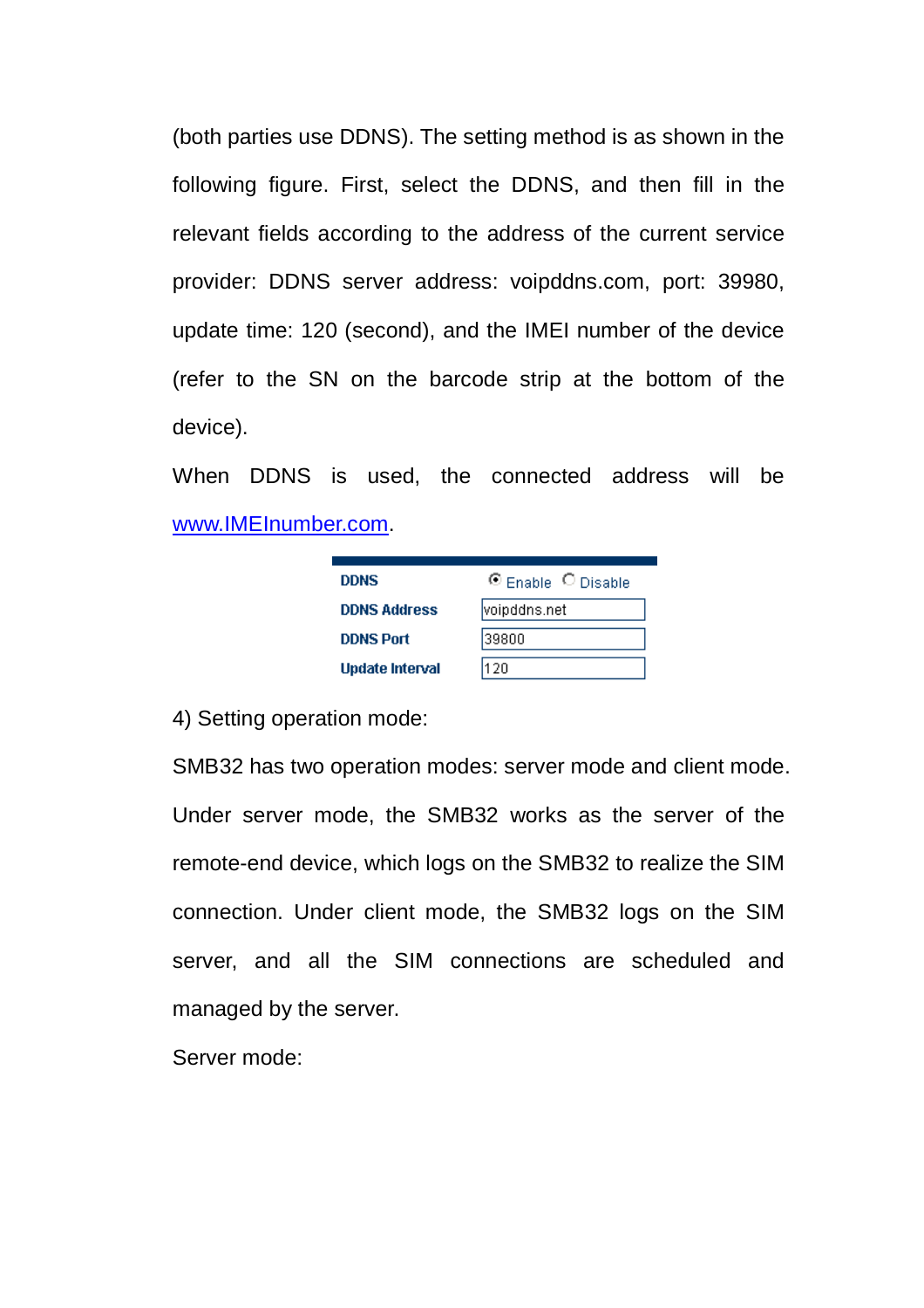| <b>SIM Bank Setting</b>         |                                |
|---------------------------------|--------------------------------|
| <b>SIM Bank Mode</b>            | as Server                      |
| <b>Local Port</b>               | 56011                          |
| <b>Random IMEI</b>              | $\circ$ Enable $\circ$ Disable |
| <b>Schedule Mode</b>            | Schedule                       |
| Work Interval(m)                | 600                            |
| Sleep Interval(s)               | 60                             |
| <b>Machine Setting</b>          |                                |
| Om1 Om2 Om3 Om4 Om5 Om6 Om7 Om8 |                                |
| ID                              | 1234                           |
| Area ID                         |                                |
| <b>Password</b>                 | 1234                           |
| Lines                           | X4                             |

Select server mode from the SIM Bank mode drop-down menu, and set the local port, which will be used as the login port of the remote-end device. Under the server mode, the best working environment of the SMB32 is to use the fixed public network IP. If the intranet IP is used, the router DMZ shall be set, or it shall be forwarded by the port (forward from the local port to the external network), and the DDNS service shall be adopted. When several SMB32 devices are used for an IP, different devices use different ports.

#### **Schedule mode:**

The schedule mode determines whether the SMB32 will conduct automatic schedule on the SIM card and remote-end device to realize automatic roaming.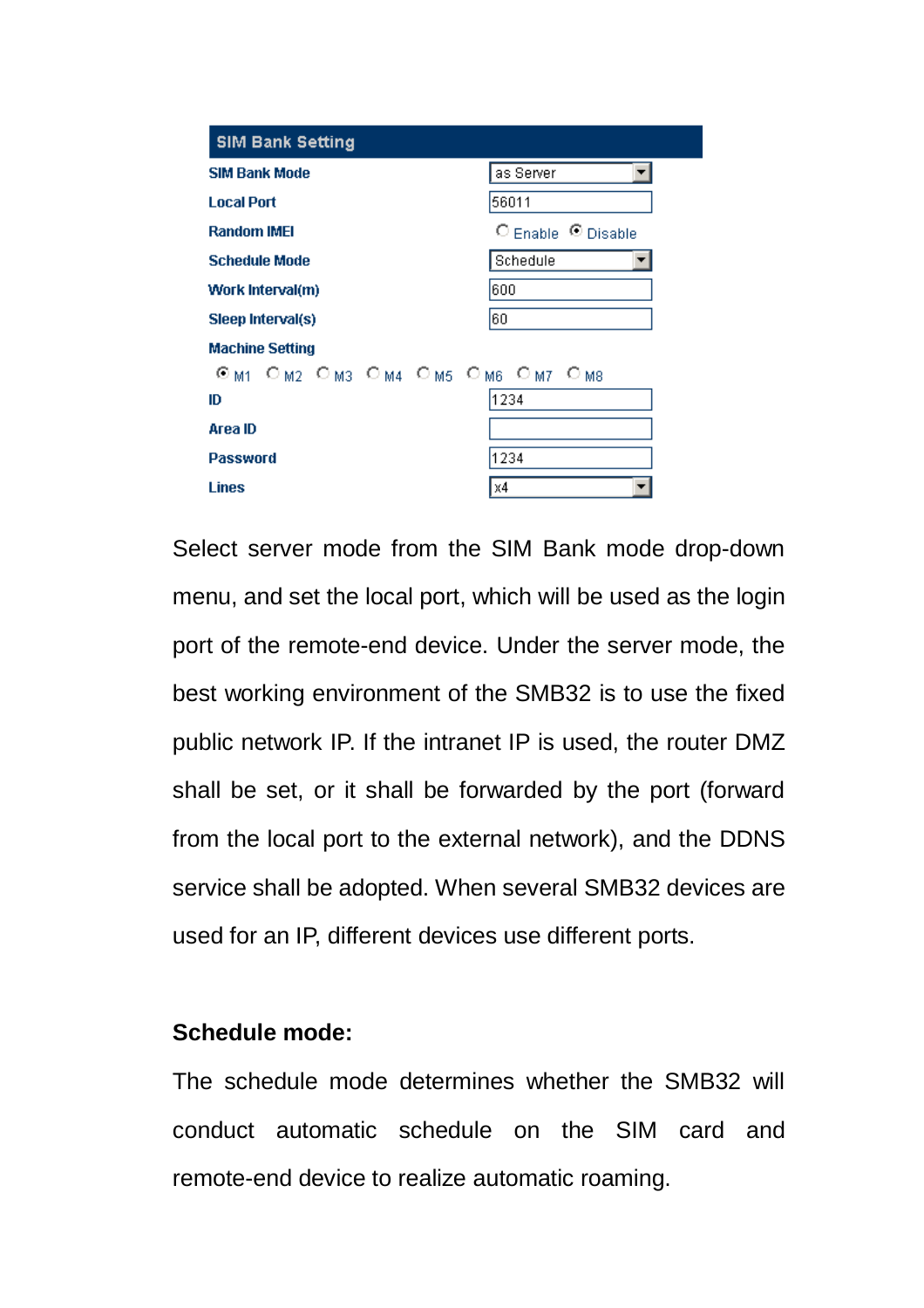When the fixed mode is used, select the "fixed" mode, and fill in the unit code (i.e., the login user name, only English letters can be filled in), zone code (only Arabic digits can be filled in) and login password of the remote-end device. Select the number of lines of the device. During the operation, the remote-end device will automatically acquire the information of the SIM cards on the corresponding slots according to the relevant orders and number of lines on the SMB 32.

To use the schedule mode, select the "schedule mode", and the remote-end device will obtain the information of the corresponding number of SIM cards according to the number of lines randomly, and replace the SIM cards of other zones in use automatically according to the relevant "operation duration". It will stop operation before the replacement, and the stop time length is the "sleep time". 1-8 operation zones can be set. When several devices are in the same physical zone, they can share the same zone code. The number of lines shall be kept identical for different zones to prevent long-time hang-up or unbalanced distribution.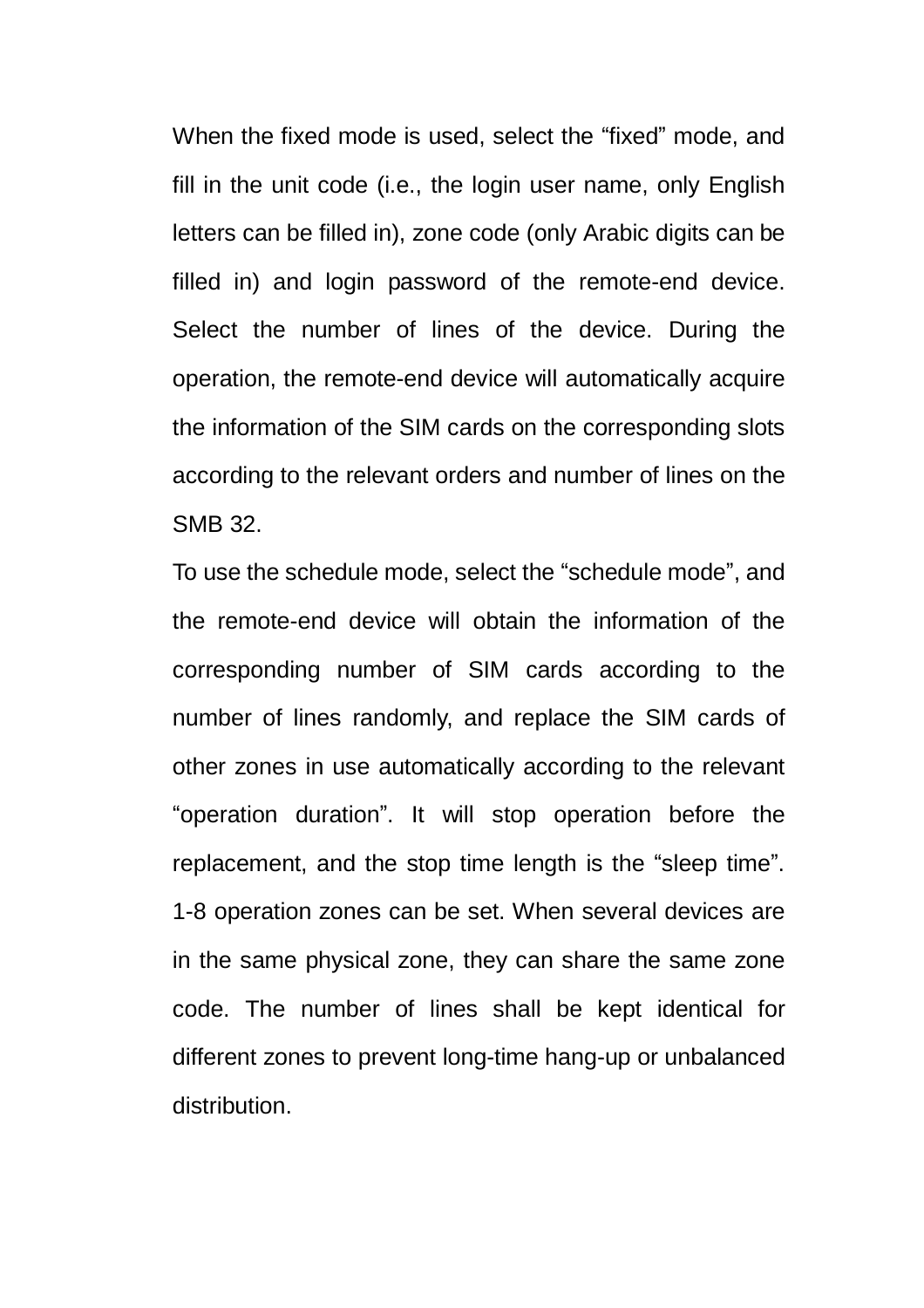## **7. Precautions**



#### 1) SIM card replacement

When replacing the SIM card in live condition, press the button under the slot. When the red LED is on, it indicates that the replacement can be conducted (when the red LED is on, the SIM will be disconnected, no matter the card is in use or not). After the replacement, press the button again, the SIM card will automatically connect the corresponding remote-end device.

2) SIM card direction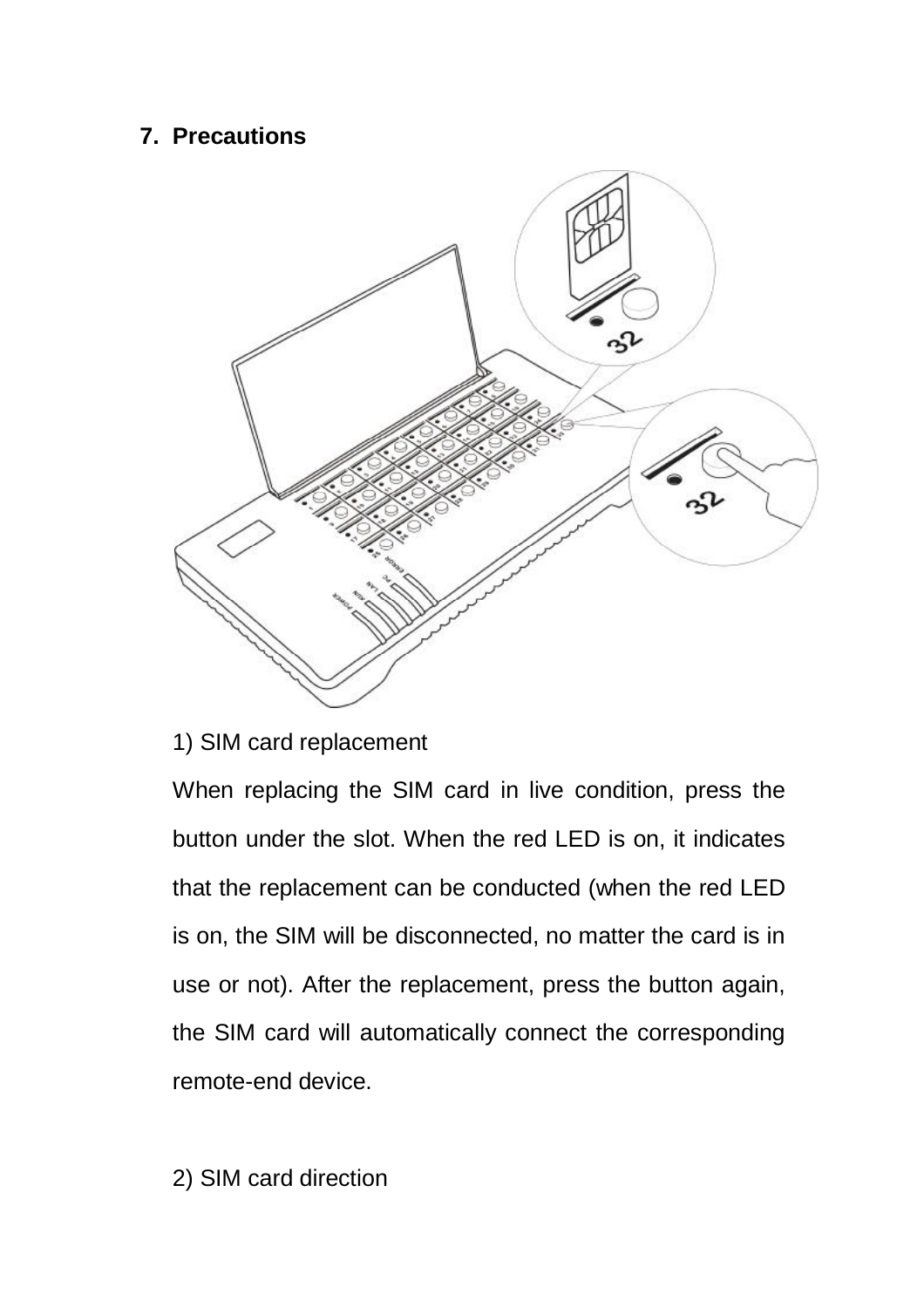The SIM card socket is the suppressing type socket. When you press it, the SIM card will be ejected out; press it again, it will be locked. The insertion direction of the SIM card is as shown in the above figure, with the contact points pointing forward, and the notch facing downward. Otherwise it cannot be inserted.

3) Dust-proof

Because the opening of the SIM card slot is facing upward, please remember to replace the dust-proof cover after the SIM card replacement to prevent the entry of the dust into the slot, which will affect the use life of the device.

#### 4) Water-proof

Because the SIM card slot is facing upward and in open state, be sure to prevent the spray of liquid onto the SMB32.

#### 5) Software upgrade

To upgrade software, please contact your supplier to obtain the latest software upgrade connection, enter the connection into the upgrade address field of the SMB32, and then press the "start" button. Please note that the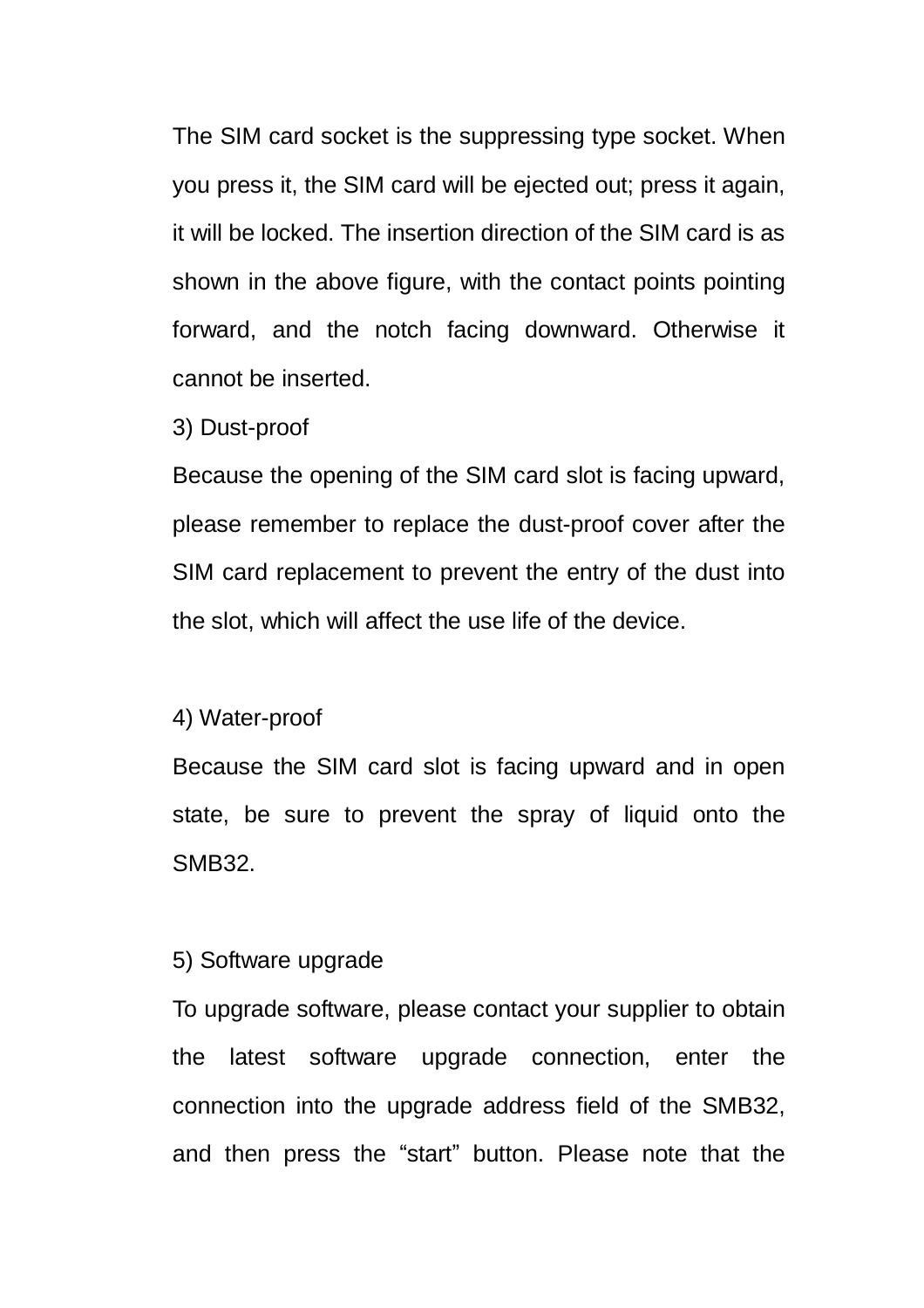power supply cannot be disconnected during the upgrade.

| <b>Status</b>                    |  | <b>Online Upgrade</b>            |  |       |
|----------------------------------|--|----------------------------------|--|-------|
|                                  |  | <b>Last Upgrade Time:</b>        |  |       |
| Configurations                   |  | <b>Current Version: SMB-1.01</b> |  |       |
| <b>Tools</b>                     |  | <b>Upgrade Site:</b>             |  | Start |
| Online Upgrade                   |  |                                  |  |       |
| Change Password                  |  |                                  |  |       |
| Backup/Restore<br>Configurations |  |                                  |  |       |
| Reset Config                     |  |                                  |  |       |
| <b>Reboot</b>                    |  |                                  |  |       |
|                                  |  |                                  |  |       |

#### **8. Hardware and software characteristics**

1. Mechanical characteristics and operating environments

Outline dimensions: 285×142×42mm

Host net weight: 680g

Storage environment temperature: -40 ℃ - 80℃

Operating environment temperature: 0℃-40℃

Operating environment humidity: <90%, no condensing

Maximum power consumption: 10 W

2. Network port parameters

Number of network ports: 2

Network standard: 10/100Base-T

Execution standard: IEEE802.1p

IP standard: IPV4